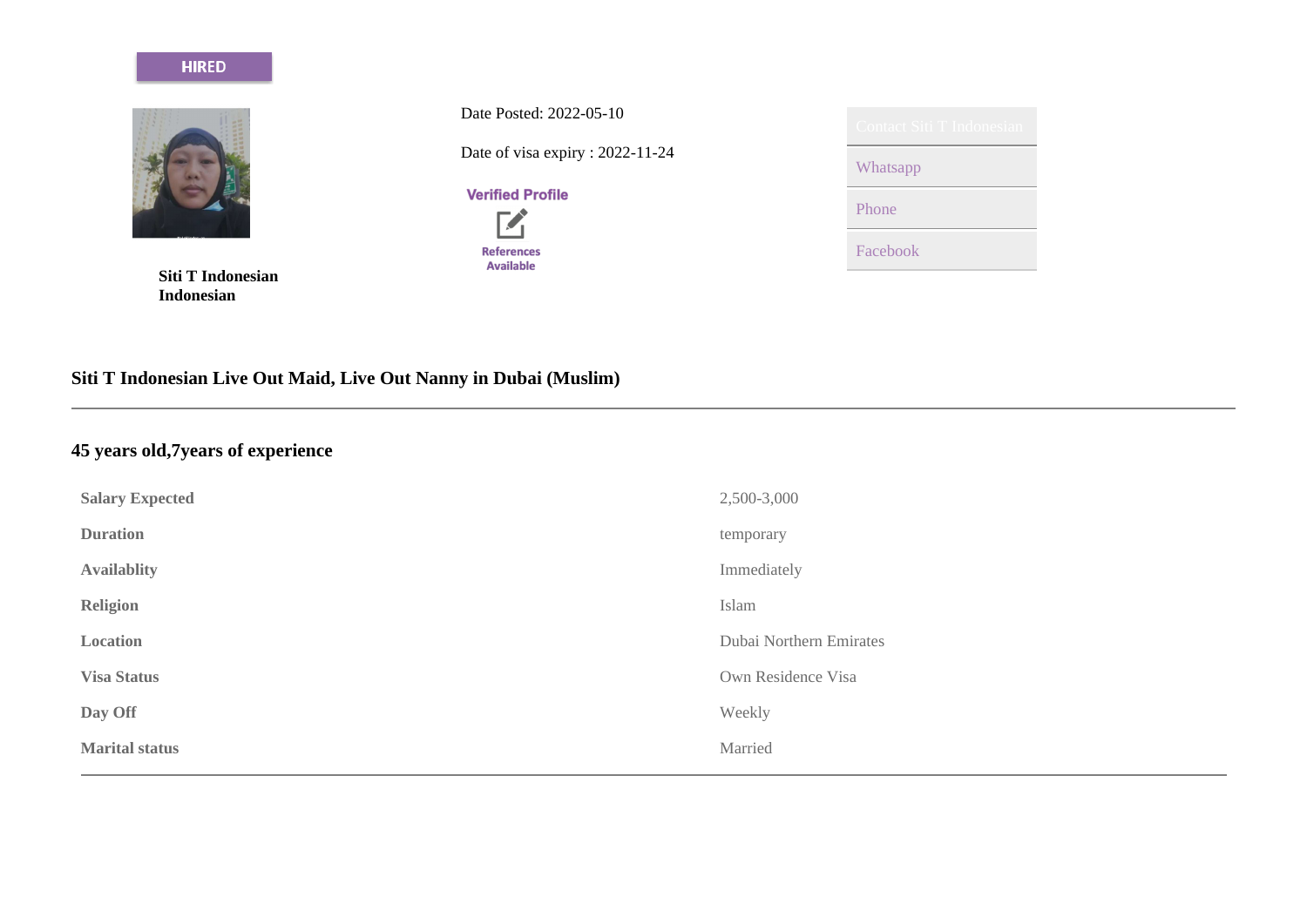## **About Me**

Siti is responsible, loving, kind lady and having experience in taking care of kids. She can cook arabic foods. She can follow recipe. She is liviing in Silicon oasis Dubai. She is a mother of 1 child. She is fully vaccinated and prefer Sunday offday.

# **Key Skills**

| Live Out Maid |                                               |  |
|---------------|-----------------------------------------------|--|
|               | Assist In Kitchen   Cooking Skills   New Born |  |

### **Languages**

| Arabic                                              |  |  |
|-----------------------------------------------------|--|--|
| Good<br><b>English</b><br>Fair<br><b>Indonesian</b> |  |  |
|                                                     |  |  |
|                                                     |  |  |
|                                                     |  |  |
| Excellent                                           |  |  |

### **Employment History**

# **Employer 1**

| Date Started            |
|-------------------------|
| Date Ended              |
| Location                |
| Dubai                   |
| <b>Employer Profile</b> |
| Housemaid/nanny         |
| Reason for leaving      |
| Using her own visa      |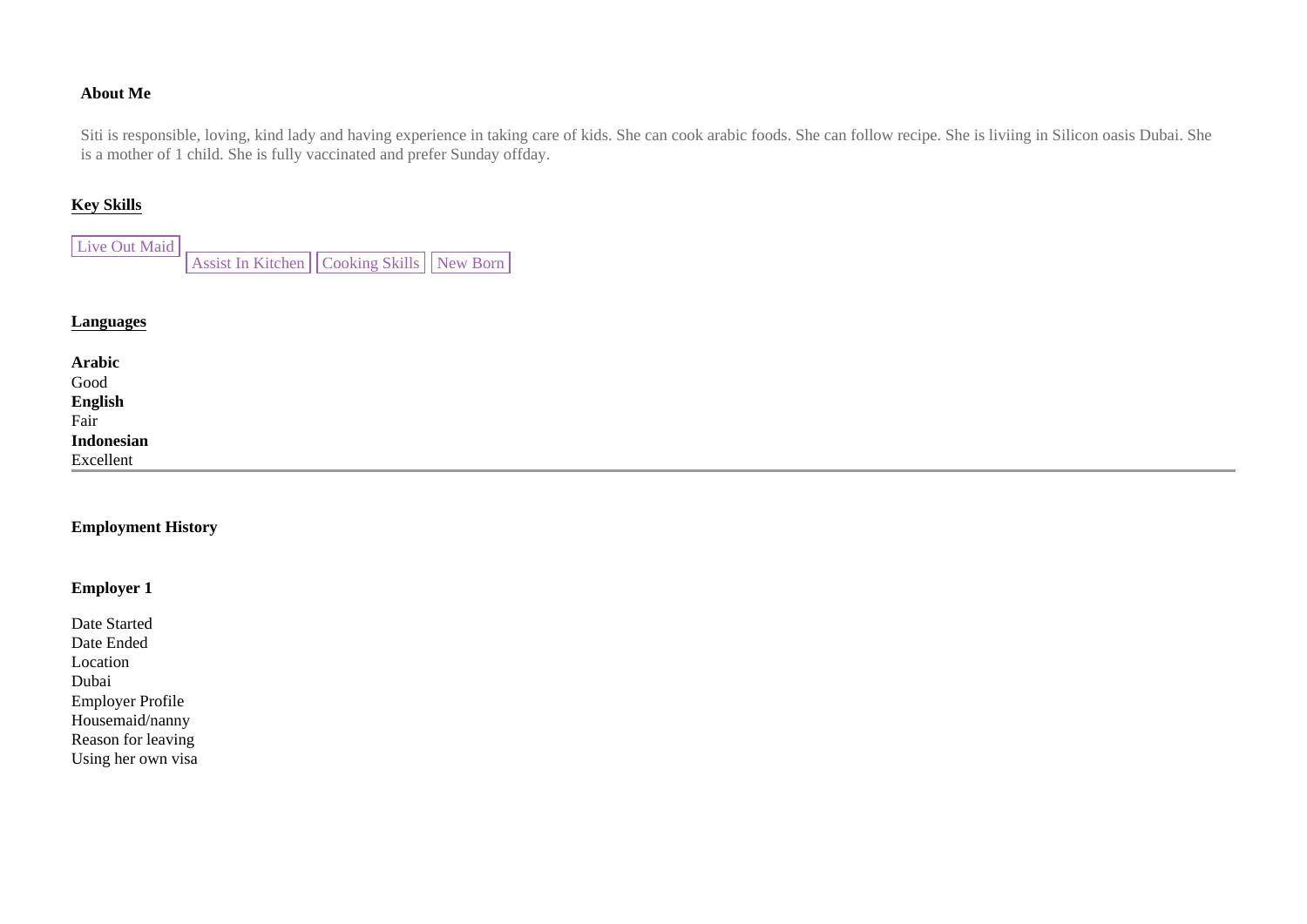Job Description

South African family for 8 months.

Assist the needs of 3 children.

Feeding the kids.

Playing with them.

Cleaning the hosue.

Washing and ironing clothes.

## **Employer 2**

Date Started Date Ended Location Dubai Employer Profile Housemaid/Nanny Reason for leaving Using her own visa

Job Description

British family for 4 years.

Took care of 3, 5 and 9 yrs old kid.

Feeding the kids.

Changing diapers.

Cooking food for the family.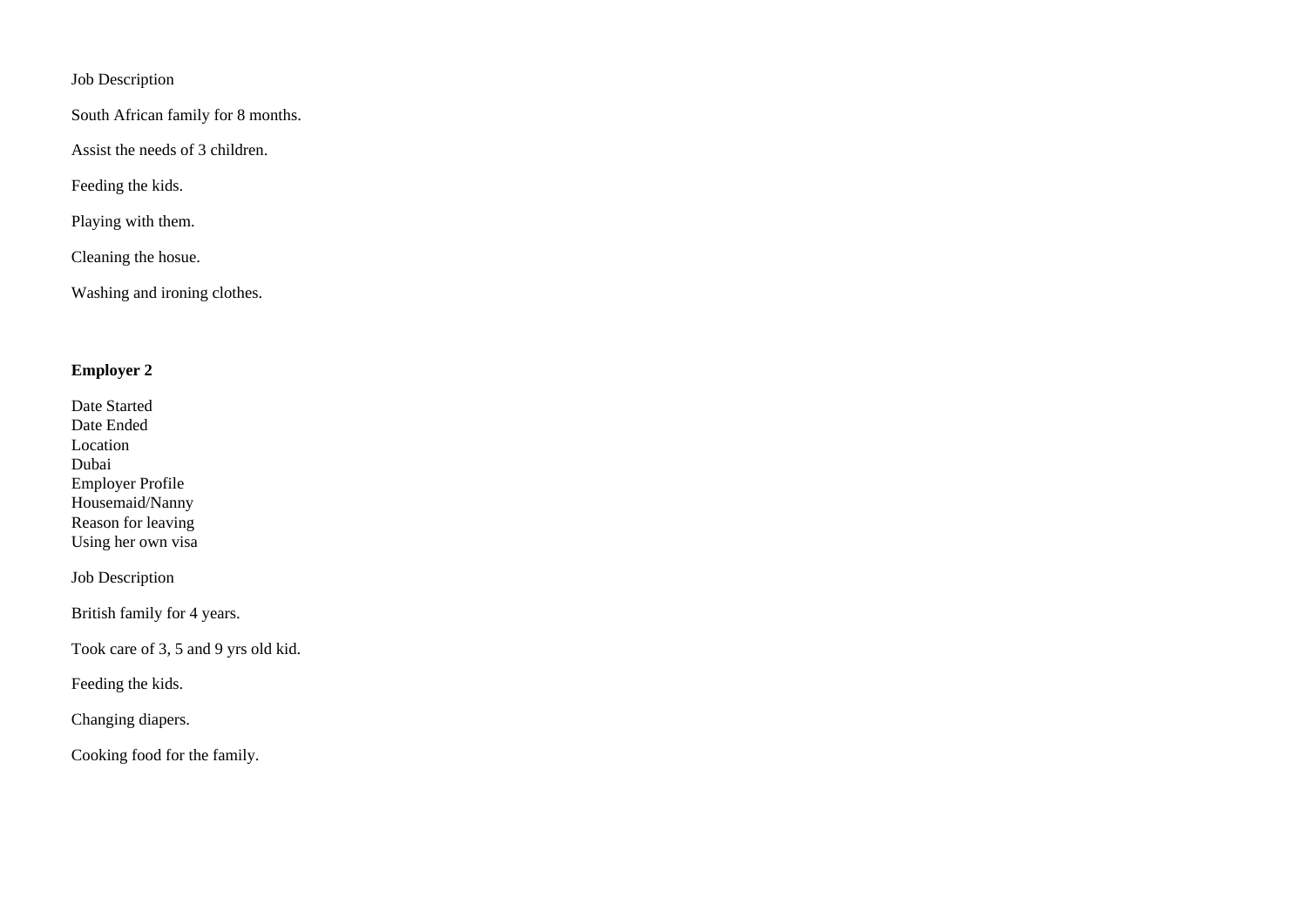Cleaning the hosue.

Washing and ironing clothes.

# **Employer 3**

Date Started Date Ended Location Dubai Employer Profile Housemaid Reason for leaving Using her own visa

# Job Description

Pakistani family for 1 year.

Cleaning the house.

Washing and ironing clothes.

Cooking food for the family.

# **Employer 4**

Date Started Date Ended Location Dubai Employer Profile Housemaid/Nanny Reason for leaving Using her own visa